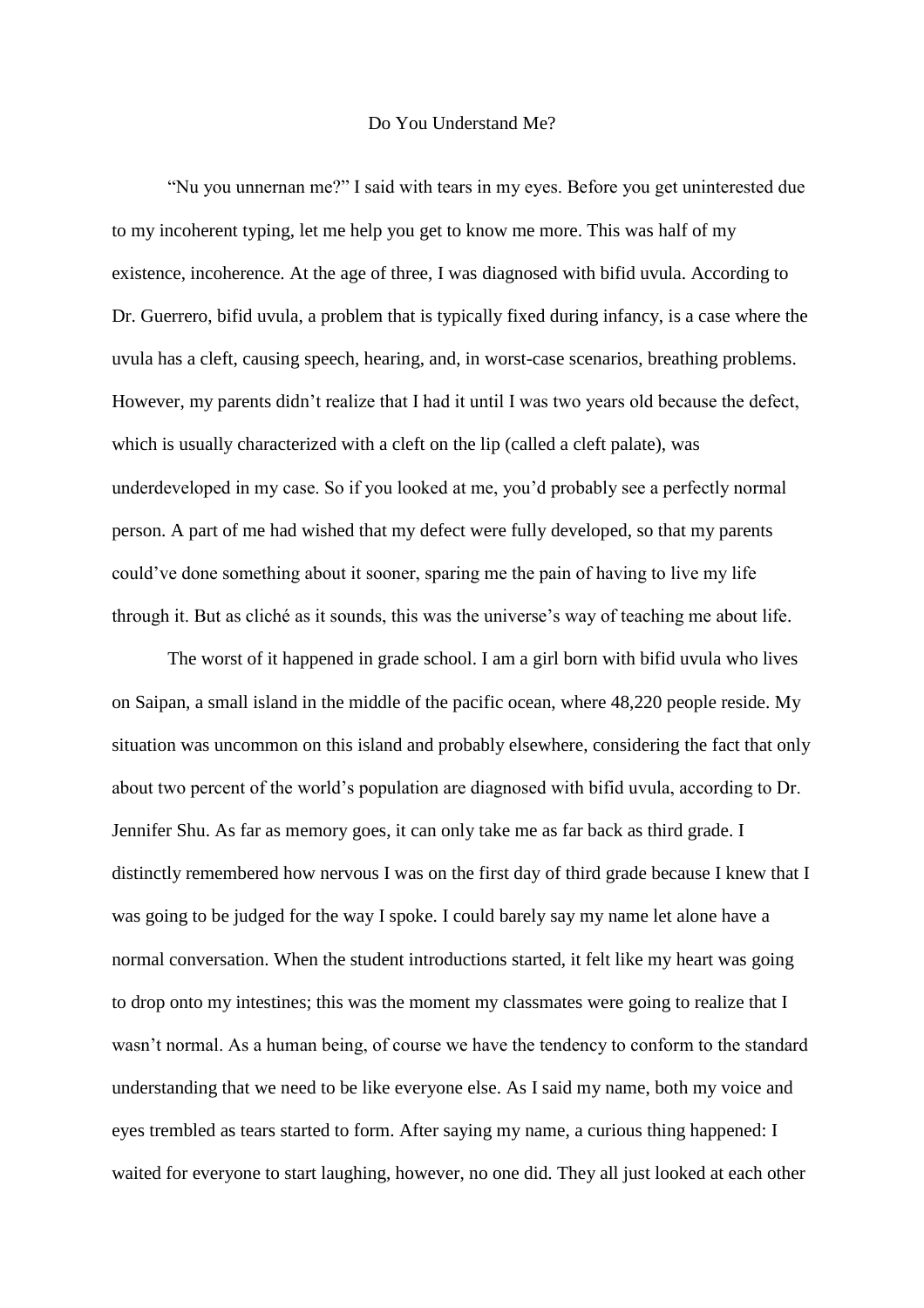with confusion and murmured things like "did you understand what she said?" At that moment, I had wished they just laughed at me; it would've hurt less. Instead, as I said the next words to my introduction (and everytime I spoke, really), they knew to anticipate what I was going to say, making me feel so inferior and stupid; like a dog trying to communicate what he/she wants but the owner can't comprehend so they both stand there guessing what the dog needs. It wasn't just insulting; it was aggravating. But I couldn't blame them because it's not their fault that they can't understand me. At that moment, all I felt were inferiority and helplessness.

Six months later, I had the privilege of having my uvula repaired with a surgery. They closed my uvula, which was the initial cause of my speech inefficiency. But even after the surgery, my brain was already accustomed to speak the way it did so my speech was still incoherent. A year later, my school and doctor decided to collaborate and help me with my speech by switching my physical education session to do speech therapy instead. Day by day, I doubted my therapist because we would do random and unnecessary things like make paper maches and paint pictures. Then I realized that my therapist would talk to me during those activities and that's when she would discern the sounds I had a hard time with, specifically sounds that start with "S", "D", "P" "T" and "K". After years of perseverance, patience, and insults, I learned how to speak coherently with my repaired uvula. Through therapy, I learned not to withdraw from a challenge until I finished with satisfaction. Every time I had a task that I needed to finish, I'd think back to the time when I was trying so hard to form the sound of letters with my tongue, stuck in a chair for about an hour until I had finally figured out which part of my mouth my tongue needed to touch in order to make the "S" sound. Having this memory as motivation contributed to the development of my work ethic. Now as a college student, I can not leave my seat until I have finished my work with accuracy, all thanks to the speech therapy sessions I experienced. I also gained a new perspective on